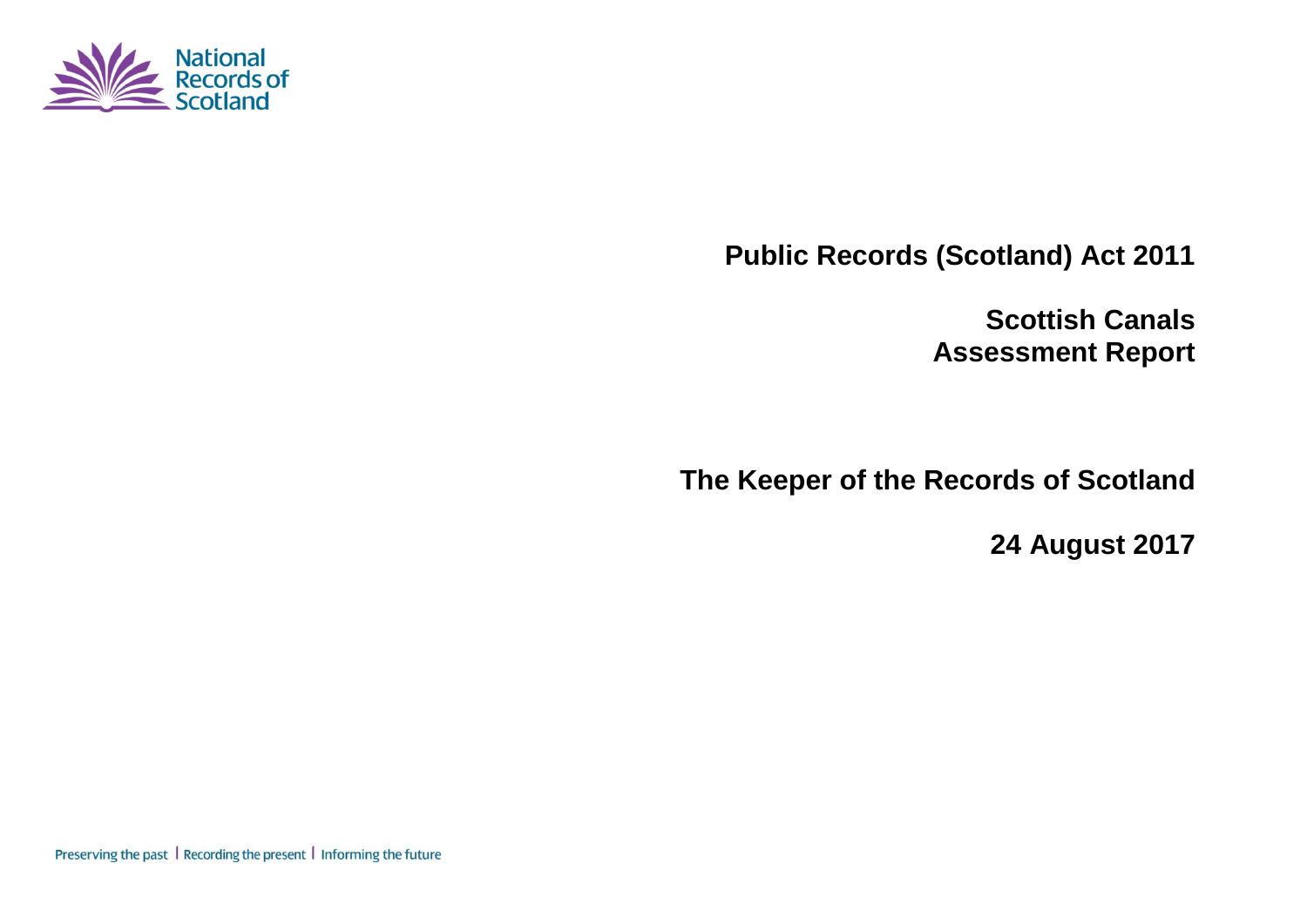#### **Contents**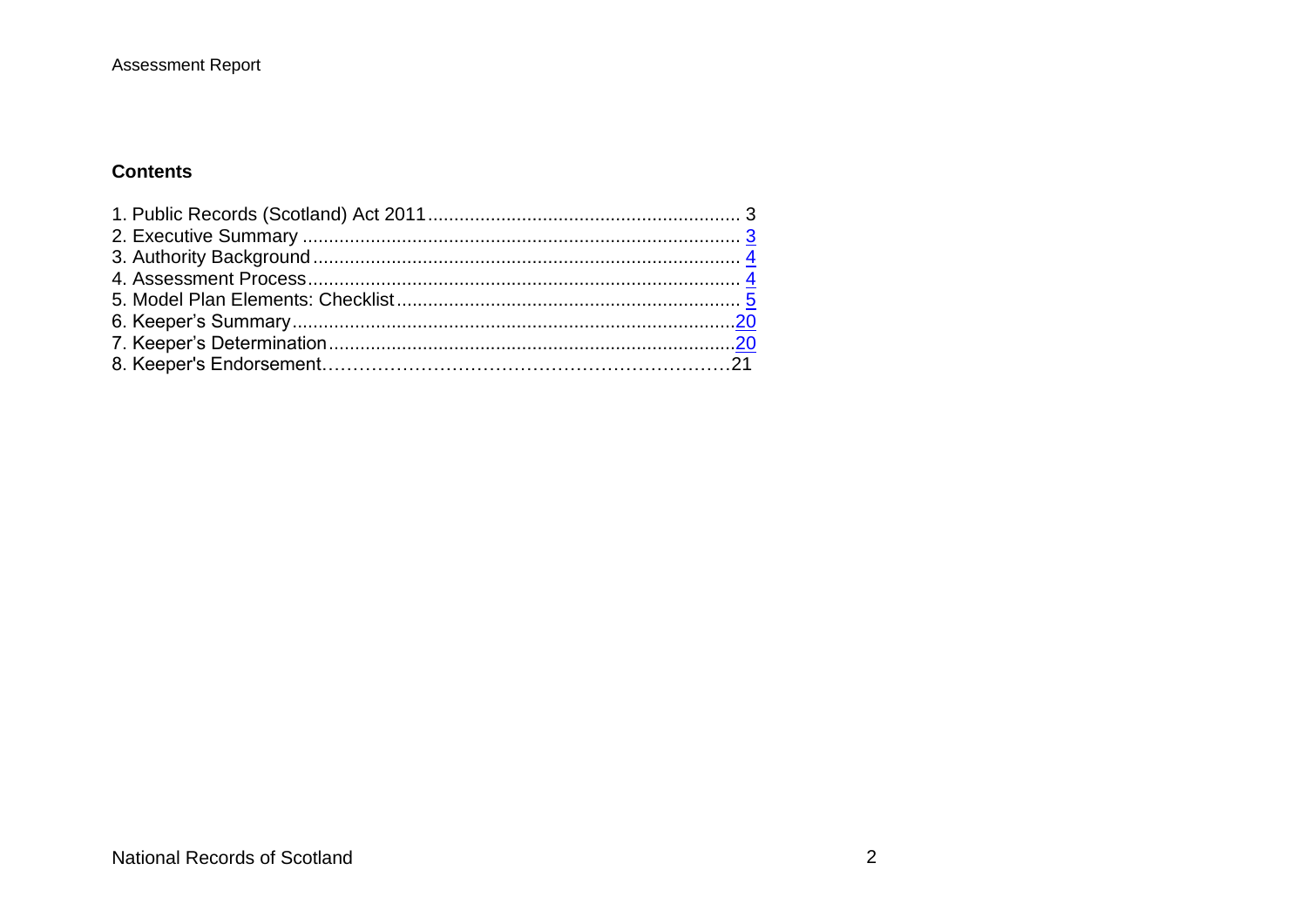### **1. Public Records (Scotland) Act 2011**

The Public Records (Scotland) Act 2011 (the Act) received Royal assent on 20 April 2011. It is the first new public records legislation in Scotland since 1937 and came fully into force on 1 January 2013. Its primary aim is to promote efficient and accountable record keeping by named Scottish public authorities.

The Act has its origins in *The Historical Abuse Systemic Review: Residential Schools and Children's Homes in Scotland 1950-1995* (The Shaw Report) published in 2007. The Shaw Report recorded how its investigations were hampered by poor record keeping and found that thousands of records had been created, but were then lost due to an inadequate legislative framework and poor records management. Crucially, it demonstrated how former residents of children's homes were denied access to information about their formative years. The Shaw Report demonstrated that management of records in all formats (paper and electronic) is not just a bureaucratic process, but central to good governance and should not be ignored. A follow-up review of public records legislation by the Keeper of the Records of Scotland (the Keeper) found further evidence of poor records management across the public sector. This resulted in the passage of the Act by the Scottish Parliament in March 2011.

The Act requires a named authority to prepare and implement a records management plan (RMP) which must set out proper arrangements for the management of its records. A plan must clearly describe the way the authority cares for the records that it creates, in any format, whilst carrying out its business activities. The RMP must be agreed with the Keeper and regularly reviewed.

#### **2. Executive Summary**

This report sets out the findings of the Keeper's assessment of the RMP of Scottish Canals by the Public Records (Scotland) Act 2011 Assessment Team following its submission to the Keeper on 30 November 2017*.*

The assessment considered whether the RMP of Scottish Canals was developed with proper regard to the 14 elements of the Keeper's statutory Model Records Management Plan (the Model Plan) under section 8(3) of the Act, and whether in this respect it complies with it and the specific requirements of the Act.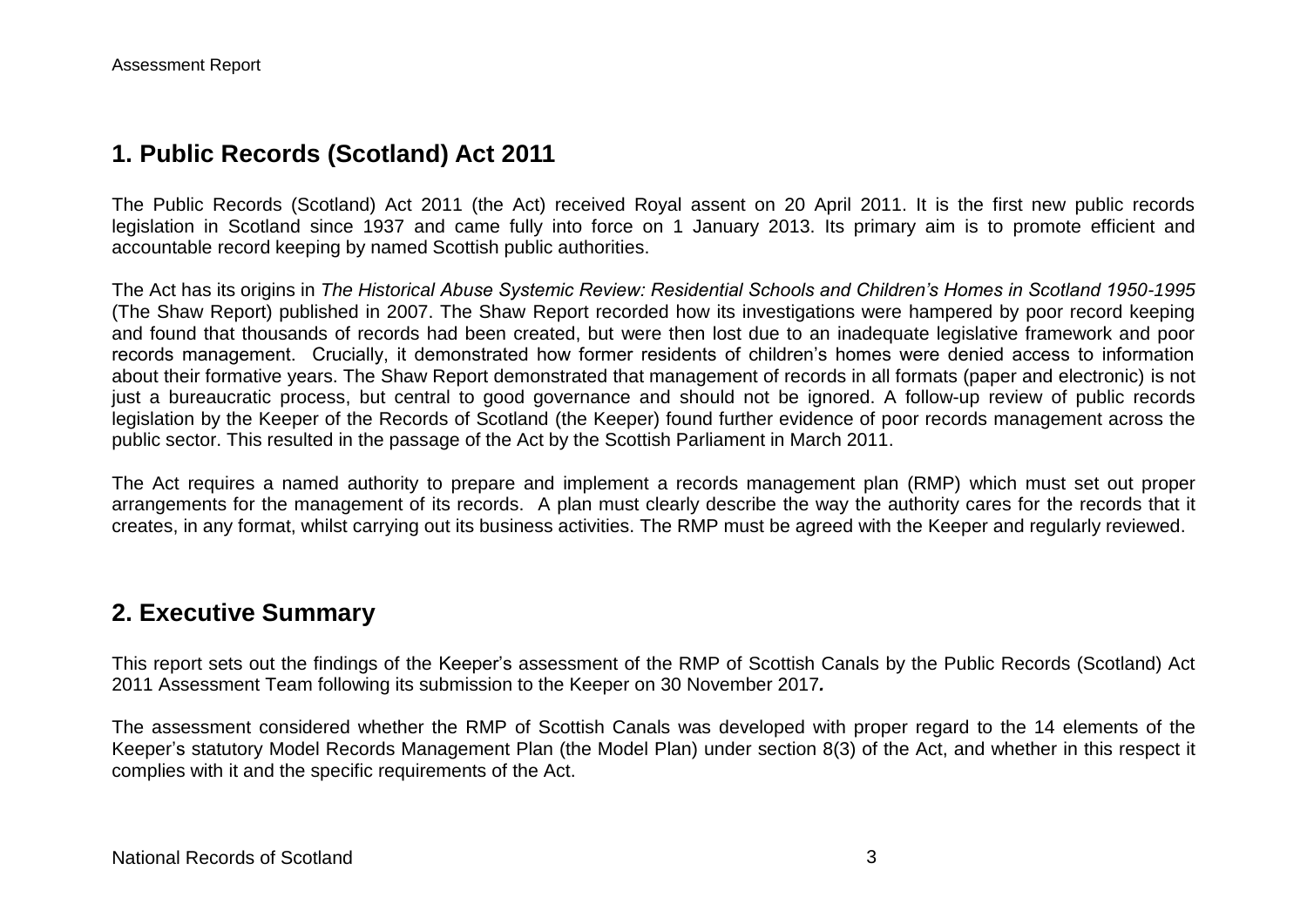The outcome of the assessment and the Keeper's decision on whether the RMP of Scottish Canals complies with the Act can be found under section 7 of this report with relevant recommendations.

### **3. Authority Background**

The British Waterways Board, operating as Scottish Canals, continues in Scotland as a stand-alone public body following the transfer of the functions of the British Waterways Board in England and Wales to the Canal & River Trust on 2nd July 2012. Following the approval of The British Waterways Board (Transfer of Functions) Order 2012 ("the BW Order") Scottish Canals assumed responsibility and accountability for the Scottish Canals, and will meet regularly at canal-side locations across Scotland.

Scottish Canals is the operating name of the British Waterways Board.

### **4. Keeper's Assessment Process**

The RMP was assessed by the Public Records (Scotland) Act Assessment Team on behalf of the Keeper. Assessors used the checklist elements listed in section 5, to establish whether Scottish Canals' RMP was developed with proper regard to the elements of the Model Plan and is compliant with the Act. The assessment also considered whether there was sufficient supporting evidence of such compliance.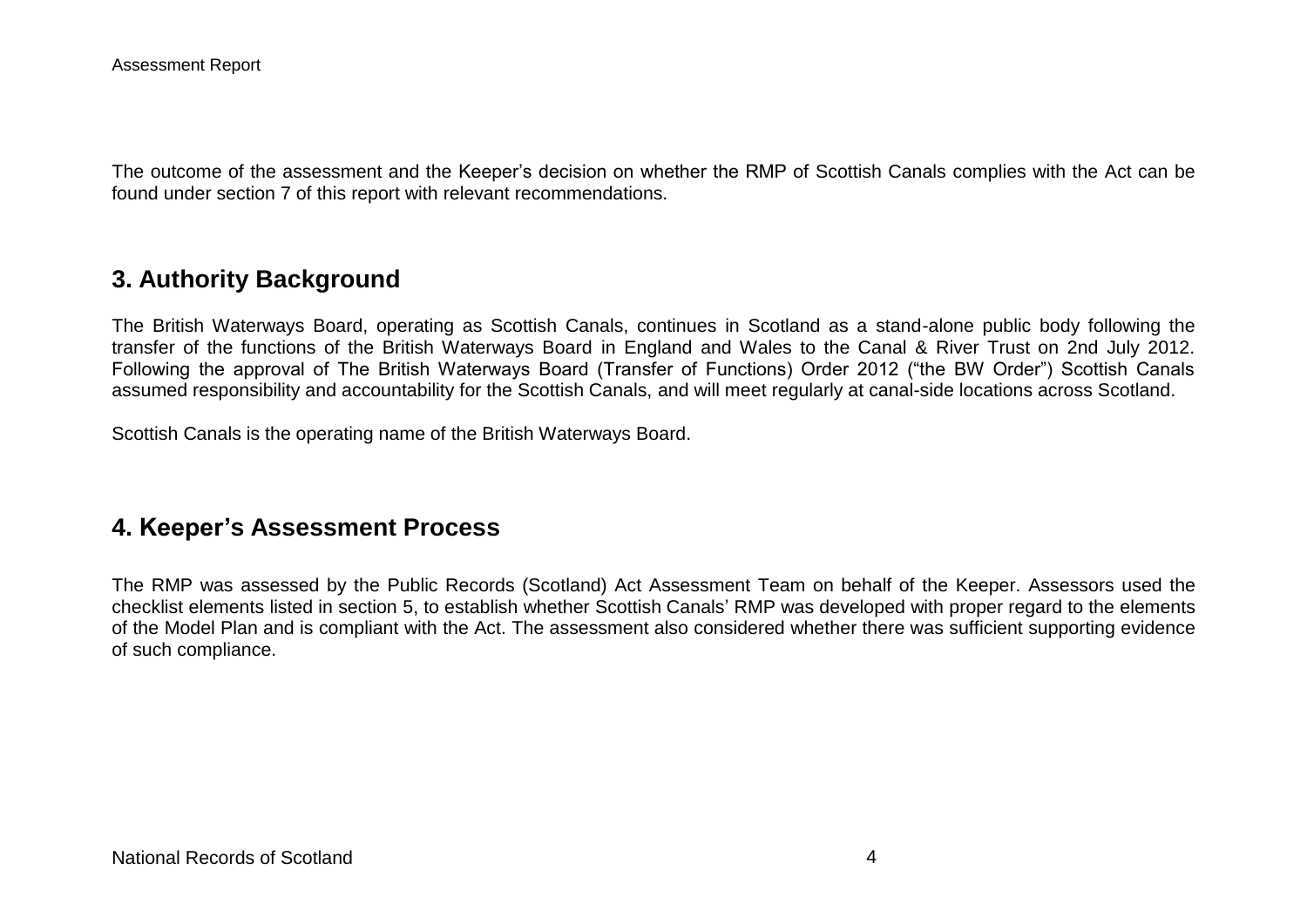#### **Key:**

| The Keeper agrees this<br>element of an<br>authority's plan. | The Keeper agrees this<br>element of an authority's<br>plan as an 'improvement<br>model'. This means that<br>he is convinced of the<br>authority's commitment to<br>closing a gap in<br>provision. He will request<br>that he is updated as | R. | There is a serious<br>gap in provision<br>for this element<br>with no clear<br>explanation of how<br>this will be<br>addressed. The<br>Keeper may<br>choose to return |
|--------------------------------------------------------------|---------------------------------------------------------------------------------------------------------------------------------------------------------------------------------------------------------------------------------------------|----|-----------------------------------------------------------------------------------------------------------------------------------------------------------------------|
|                                                              | work on this element<br>progresses.                                                                                                                                                                                                         |    | the RMP on this<br>basis.                                                                                                                                             |

# **5. Model Plan Elements: Checklist**

| <b>Element</b>                                       | <b>Present</b> | <b>Evidence</b> | <b>Notes</b>                                                                                                                                                                                                                                                                                                                                                                                             |
|------------------------------------------------------|----------------|-----------------|----------------------------------------------------------------------------------------------------------------------------------------------------------------------------------------------------------------------------------------------------------------------------------------------------------------------------------------------------------------------------------------------------------|
|                                                      |                |                 |                                                                                                                                                                                                                                                                                                                                                                                                          |
| 1. Senior<br><b>Officer</b><br>Compulsory<br>element |                |                 | The Records Management Plan (RMP) of Scottish Canals identifies Steve Dunlop,<br>Chief Executive, as having overall strategic responsibility for records management.<br>This is confirmed in a letter from Mr Dunlop which accompanied the submission of<br>the RMP (evidence 001). The letter also expresses Mr Dunlop's support for the<br>Records Manager and endorses the Records Management Policy. |
|                                                      |                |                 | The Records Management Policy (evidence 002) also confirms that the Chief<br>Executive has responsibility for ensuring that the provisions of the RMP are<br>implemented across the organisation and providing support and resources so that<br>the RMP can be maintained.                                                                                                                               |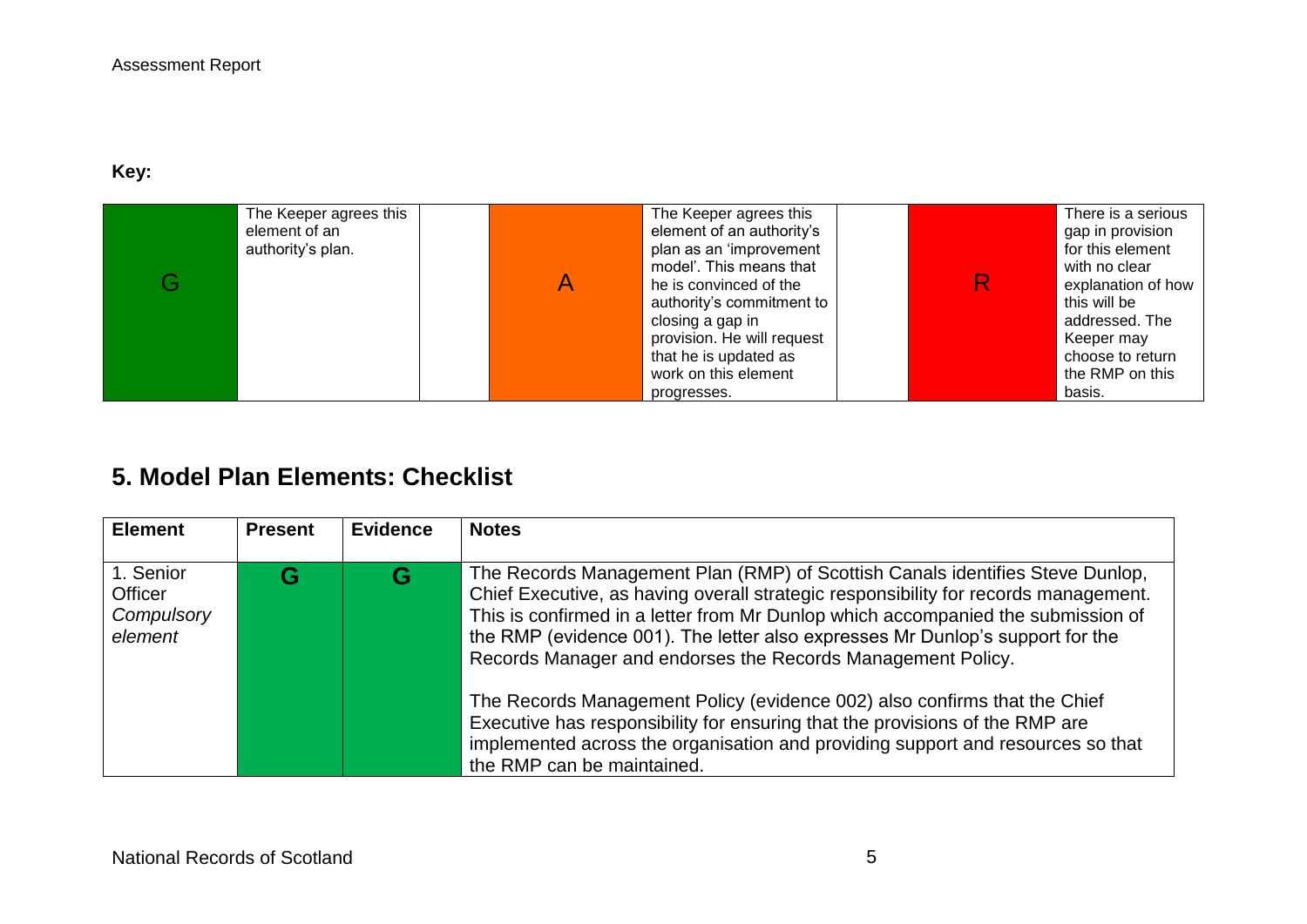|                                                |   |   | The Chief Executive also sits on the Records Management Group. The Group<br>comprises staff from across Scottish Canals and meets on a quarterly basis to<br>discuss records management issues and to report the progress of any work in<br>relation to the implementation of the RMP.<br>The Keeper agrees that an appropriate individual has been identified to take senior<br>management responsibility for records management as required by the Public                                                                                                                                                                                                                            |
|------------------------------------------------|---|---|----------------------------------------------------------------------------------------------------------------------------------------------------------------------------------------------------------------------------------------------------------------------------------------------------------------------------------------------------------------------------------------------------------------------------------------------------------------------------------------------------------------------------------------------------------------------------------------------------------------------------------------------------------------------------------------|
|                                                |   |   | Records (Scotland) Act 2011 (PRSA).                                                                                                                                                                                                                                                                                                                                                                                                                                                                                                                                                                                                                                                    |
| 2. Records<br>Manager<br>Compulsory<br>element | G | G | The RMP identifies Angharad Stockwell, Records Manager, as having operational<br>day-to-day responsibility for records management within Scottish Canals. The<br>covering letter from the Chief Executive (see Element 1) although it does not<br>explicitly name Ms Stockwell evidences his support for the Records Manager.<br>The Records Management Policy (evidence 002) describes the Records Manager's<br>responsibilities as including the delivery of the RMP and associated policies and<br>procedures and for communicating these to staff. The Records Manager is also<br>responsible for the provision of guidance and training as well as keeping the RMP<br>up-to-date. |
|                                                |   |   | The Records Manager's Job Summary has also been supplied (evidence 003). This<br>also shows a clear responsibility for the implementation and maintenance of the<br>RMP.<br>The Keeper agrees that an appropriate individual has been identified to take                                                                                                                                                                                                                                                                                                                                                                                                                               |
|                                                |   |   | operational responsibility for records management as required by the PRSA.                                                                                                                                                                                                                                                                                                                                                                                                                                                                                                                                                                                                             |
| 3. Policy                                      | G | G | Scottish Canals has submitted its Records Management Policy, version 1.7,                                                                                                                                                                                                                                                                                                                                                                                                                                                                                                                                                                                                              |
| Compulsory                                     |   |   | approved in November 2016 (evidence 002). The Policy highlights the recognition                                                                                                                                                                                                                                                                                                                                                                                                                                                                                                                                                                                                        |
| element                                        |   |   | that records are a valuable business asset and that all records, whether electronic                                                                                                                                                                                                                                                                                                                                                                                                                                                                                                                                                                                                    |

,我们也不会有什么。""我们的人,我们也不会有什么?""我们的人,我们也不会有什么?""我们的人,我们也不会有什么?""我们的人,我们也不会有什么?""我们的人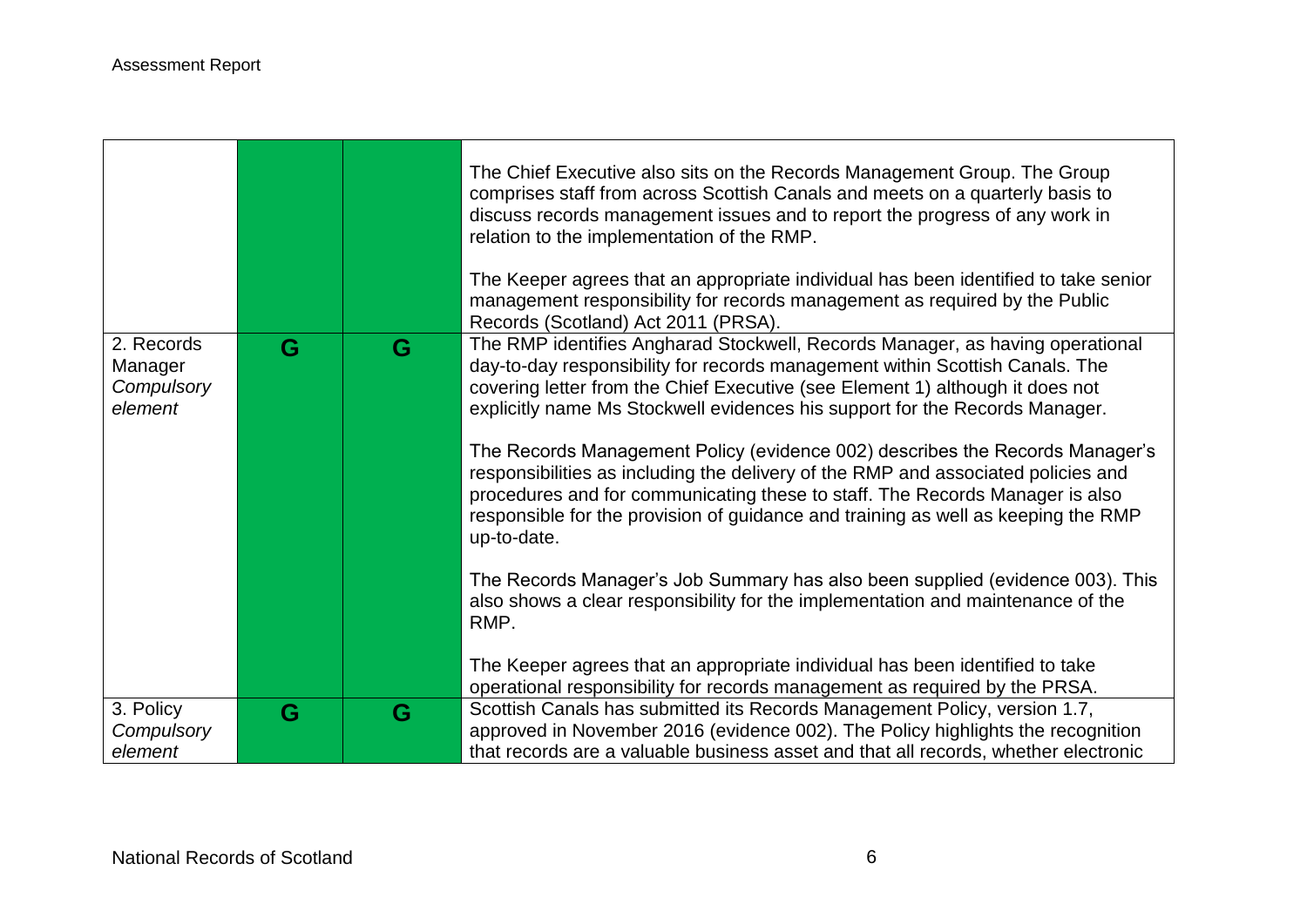|                               |   |   | or hard-copy, need to be managed appropriately under the provisions of the RMP. A<br>set of 10 principles underpins Scottish Canals' commitment to best practice records<br>management. The Policy also describes how the responsibilities for records<br>management across the organisation have been allocated. A screenshot of the<br>location of the Policy on the NET consent system has been submitted (evidence<br>004). Some governance documents are also available on shared drives, Scottish<br>Canals' intranet and also on the external facing website and screenshots have been<br>submitted showing this (evidence 005).<br>The Keeper agrees that Scottish Canals has an operational policy statement which<br>outlines their corporate approach to records management and which is available to<br>staff. |
|-------------------------------|---|---|----------------------------------------------------------------------------------------------------------------------------------------------------------------------------------------------------------------------------------------------------------------------------------------------------------------------------------------------------------------------------------------------------------------------------------------------------------------------------------------------------------------------------------------------------------------------------------------------------------------------------------------------------------------------------------------------------------------------------------------------------------------------------------------------------------------------------|
| 4. Business<br>Classification | A | G | The RMP states that at present Scottish Canals does not yet have an<br>operational Business Classification Scheme (BCS). The RMP goes on to say<br>that the intention is to create a BCS based on a three level functional model<br>which identifies the functions, activities and transactions which create<br>records. This must remain a business decision for the authority but the<br>Keeper recognises that the functional model is currently considered best<br>practice as it is more resilient to changes within the business, such as<br>restructuring.                                                                                                                                                                                                                                                          |
|                               |   |   | The work to create a BCS is built into the Records Management Improvement<br>Plan which forms Appendix 3 of the RMP. This has an estimated completion<br>date of July 2017. The Keeper requests that he is kept informed on the<br>progress of this work. He also commends the intention to consult with staff as<br>mentioned in the Improvement Plan as this is likely to lead to a more robust<br>BCS.                                                                                                                                                                                                                                                                                                                                                                                                                  |
|                               |   |   | At present, records are created and managed by department and by project. An<br>organogram of the current structure of Scottish Canals has been provided (evidence                                                                                                                                                                                                                                                                                                                                                                                                                                                                                                                                                                                                                                                         |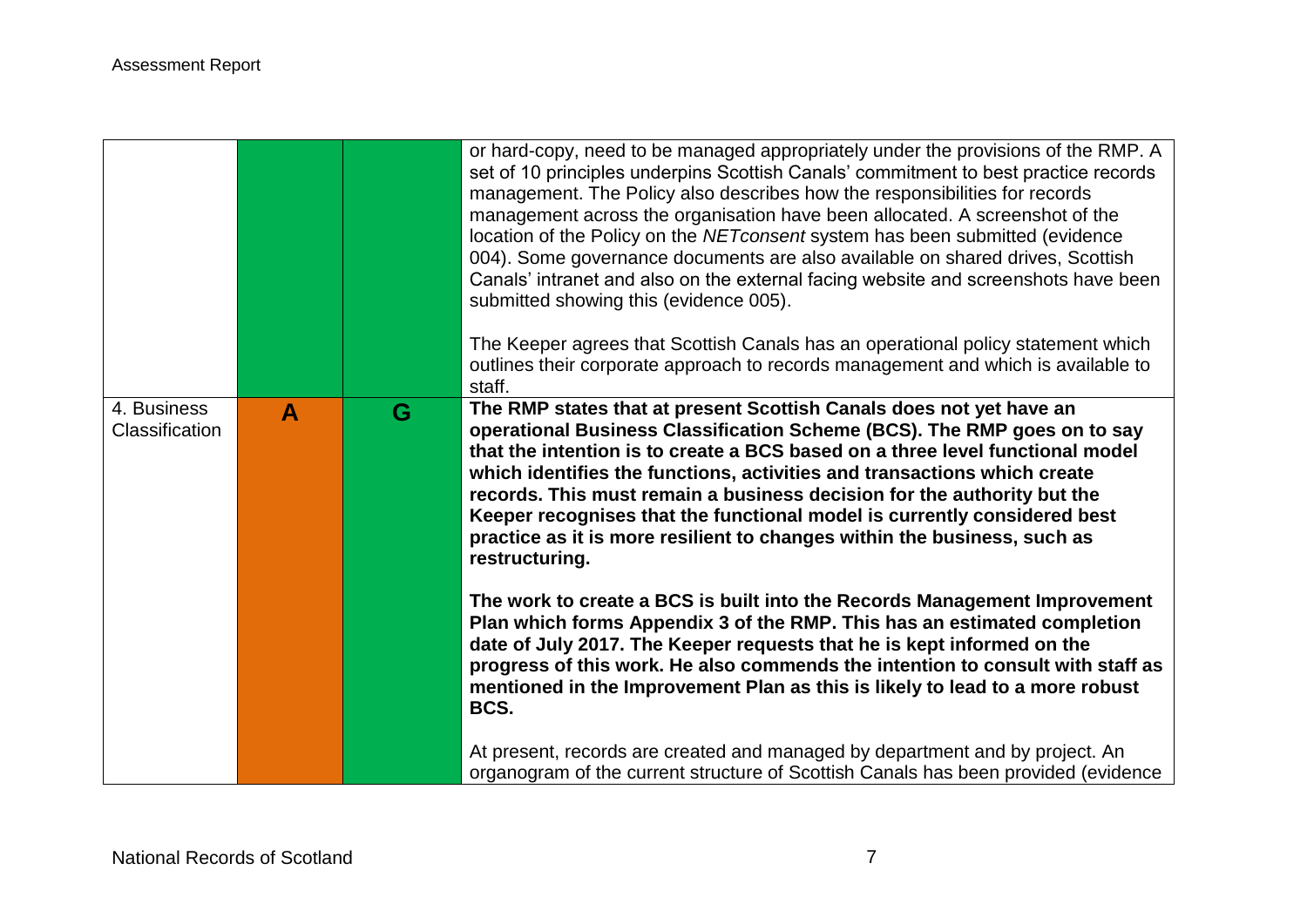|                          |   |   | $006$ ).                                                                                                                                                                                                                                                                                                                                                                                                                                                                                                                              |
|--------------------------|---|---|---------------------------------------------------------------------------------------------------------------------------------------------------------------------------------------------------------------------------------------------------------------------------------------------------------------------------------------------------------------------------------------------------------------------------------------------------------------------------------------------------------------------------------------|
|                          |   |   | Scottish Canals has confirmed that none of its functions are carried out by a third<br>party.                                                                                                                                                                                                                                                                                                                                                                                                                                         |
|                          |   |   | The Keeper can agree this Element on an 'Improvement Model' basis. This<br>means that the authority has identified a gap in provision (the lack of an<br>operational BCS) and has shown how it intends to close this gap. As part of<br>this agreement, the Keeper requests that he is kept informed on the progress<br>of work to close this gap.                                                                                                                                                                                    |
| 5. Retention<br>schedule | A | G | The RMP states that Scottish Canals has a retention schedule in place and this has<br>been submitted (evidence 007). The RMP goes on to say that the retention<br>schedule was originally created before 2012 prior to the creation of Scottish Canals<br>and that this requires to be updated to meet current needs. It will be informed by the<br>creation of the BCS.                                                                                                                                                              |
|                          |   |   | The work to update the retention schedule is built in to the Records<br>Management Improvement Plan and is aligned with the development of the<br>BCS. This work will also be used to identify vital records (see Element 10).<br>Tied in to the work updating the retention schedule will be the development of<br>a retention and disposals policy and procedures. The estimated timescale for<br>the completion for these strands of work is March 2018. The Keeper requests<br>that he is kept informed of progress in this area. |
|                          |   |   | The Keeper can agree this Element on an 'Improvement Model' basis. This<br>means that the authority has identified a gap in provision (the lack of an up-to-<br>date retention schedule) and has outlined how it intends to close this gap.<br>This agreement is dependent upon the Keeper being kept informed of<br>progress on the work to close the gap.                                                                                                                                                                           |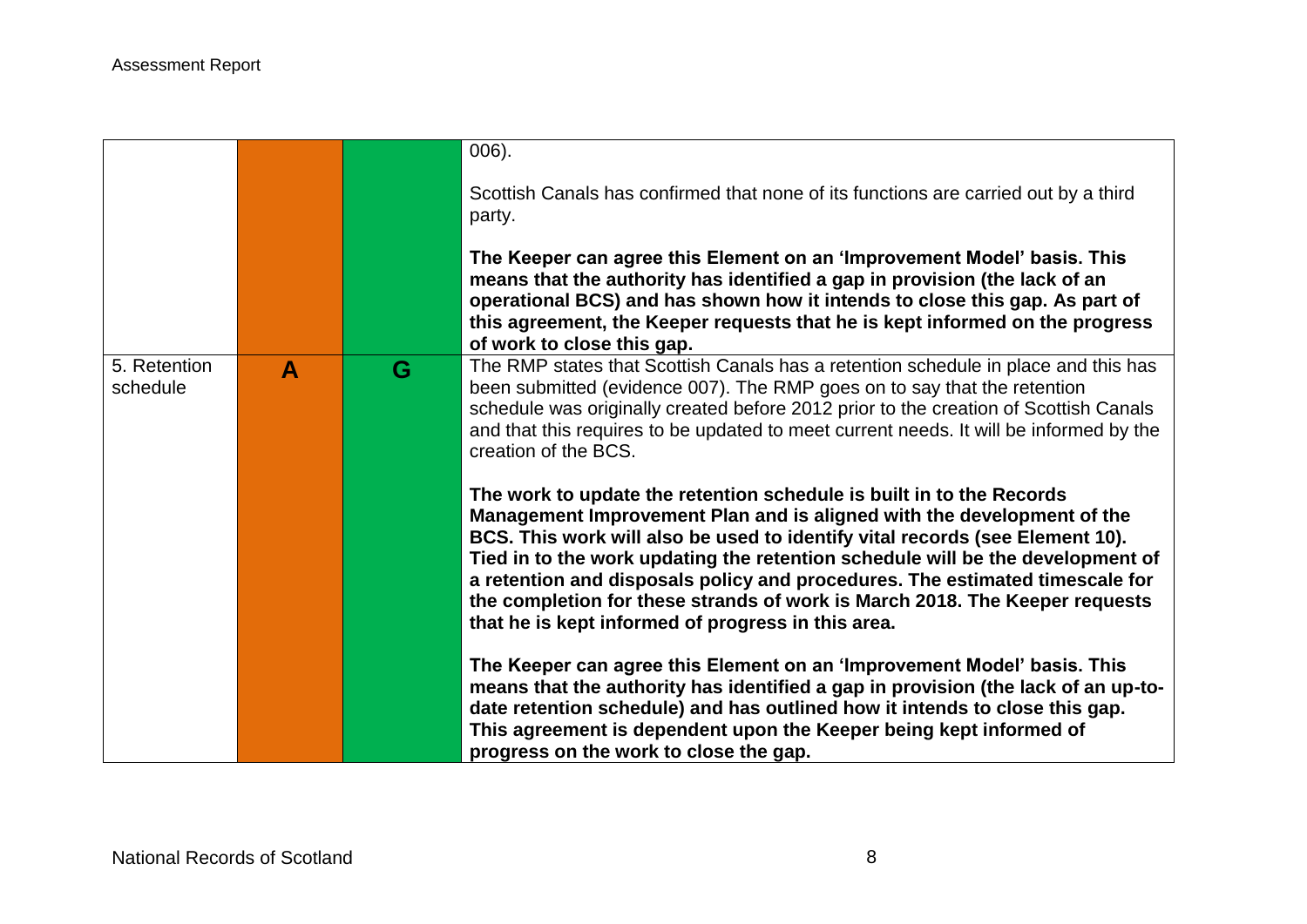| 6. Destruction<br>Arrangements<br>Compulsory | $\blacktriangle$ | G | The RMP states that records are destroyed in accordance with the requirements of<br>the current retention schedule. The RMP outlines Scottish Canals' procedures for<br>the disposal of the following:                                                                                                                                                                                                                                                                                                                                                                                                                                                                                                                                                                                                                                    |
|----------------------------------------------|------------------|---|-------------------------------------------------------------------------------------------------------------------------------------------------------------------------------------------------------------------------------------------------------------------------------------------------------------------------------------------------------------------------------------------------------------------------------------------------------------------------------------------------------------------------------------------------------------------------------------------------------------------------------------------------------------------------------------------------------------------------------------------------------------------------------------------------------------------------------------------|
| element                                      |                  |   |                                                                                                                                                                                                                                                                                                                                                                                                                                                                                                                                                                                                                                                                                                                                                                                                                                           |
|                                              |                  |   | <b>Paper –</b> Non-sensitive paper waste is disposed of in bins across Scottish Canals'<br>multiple sites and either recycled or disposed of as appropriate. Sensitive and<br>confidential waste is placed into securely locked consoles at the head office in<br>Glasgow and at West Mains, Grangemouth. These are emptied on a regular basis<br>by a third-party contractor, Biffa, and their sub-contractor phs Datashred, who then<br>securely shred the contents. A letter from Biffa has been supplied as evidence<br>which describes the processes involved in uplifting and securely destroying<br>confidential waste (evidence 008). A sample Collection Note (evidence 011) has<br>been submitted showing that these procedures are operational.                                                                                |
|                                              |                  |   | All other offices use on-site shredders to dispose of sensitive and confidential waste.<br>One of the recommendations of the RMP states that Scottish Canals intends<br>to extend the provision of secure shredding across all of its sites. The Keeper<br>requests that he is kept updated on this aspect of the RMP.                                                                                                                                                                                                                                                                                                                                                                                                                                                                                                                    |
|                                              |                  |   | Electronic – The RMP states that, at present, electronic records are not<br>managed or disposed of in a systematic manner and that an Electronic<br>Document and Records Management System (EDRMS) is being considered to<br>impose control on digital records. The Records Management Improvement<br>Plan details the proposed steps involved in the investigation, procurement<br>and rolling-out of an EDRMS with an eventual completion date of 2021. Stage<br>2 of the phased improvement plan will investigate options for EDRMS<br>solutions as well as alternatives. Once the options appraisal has been<br>completed (July 2019) a decision will be made as to whether to procure and<br>implement an EDRMS or to choose an alternative solution. Scottish Canals<br>has committed to ensuring that the Keeper is kept informed. |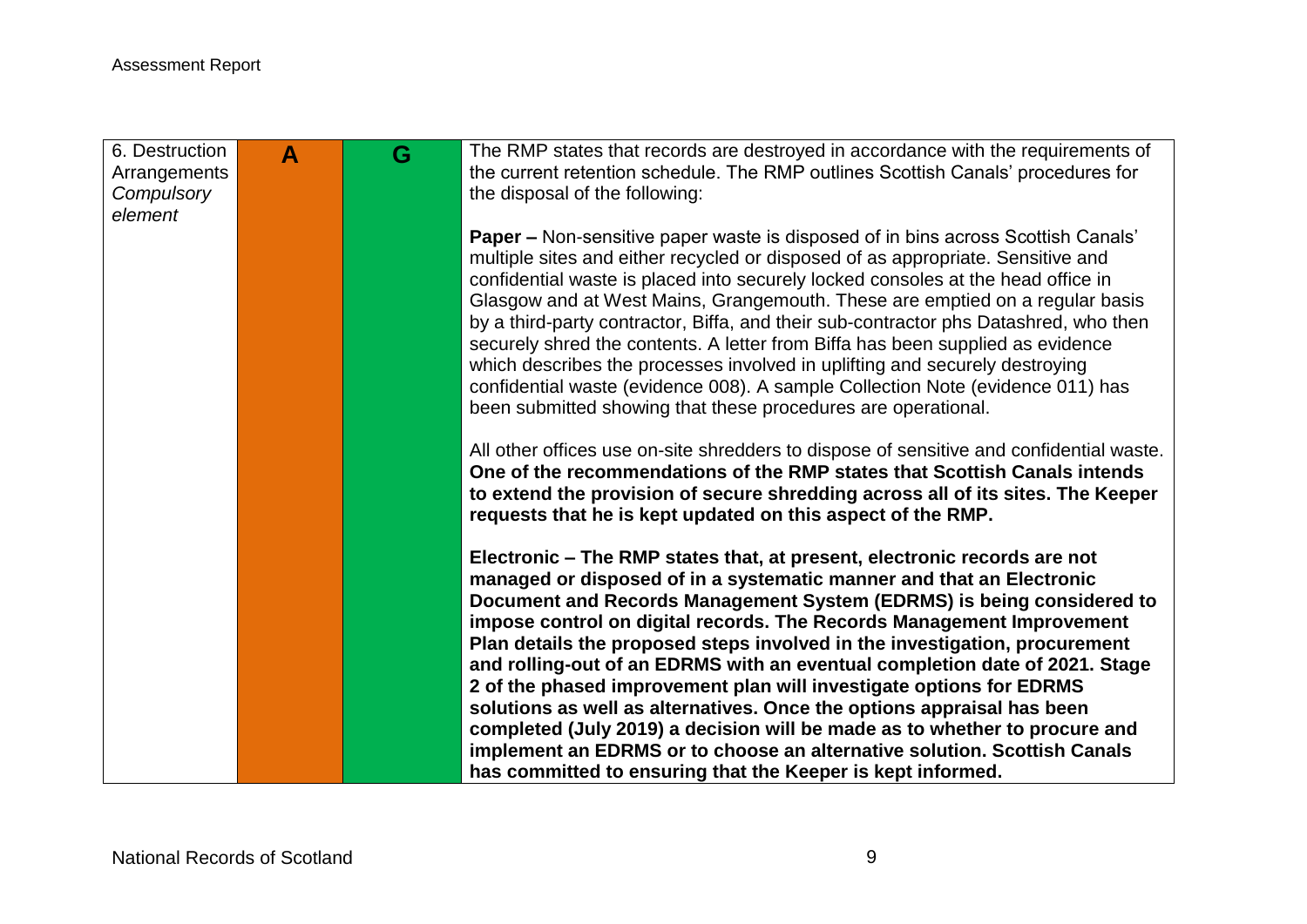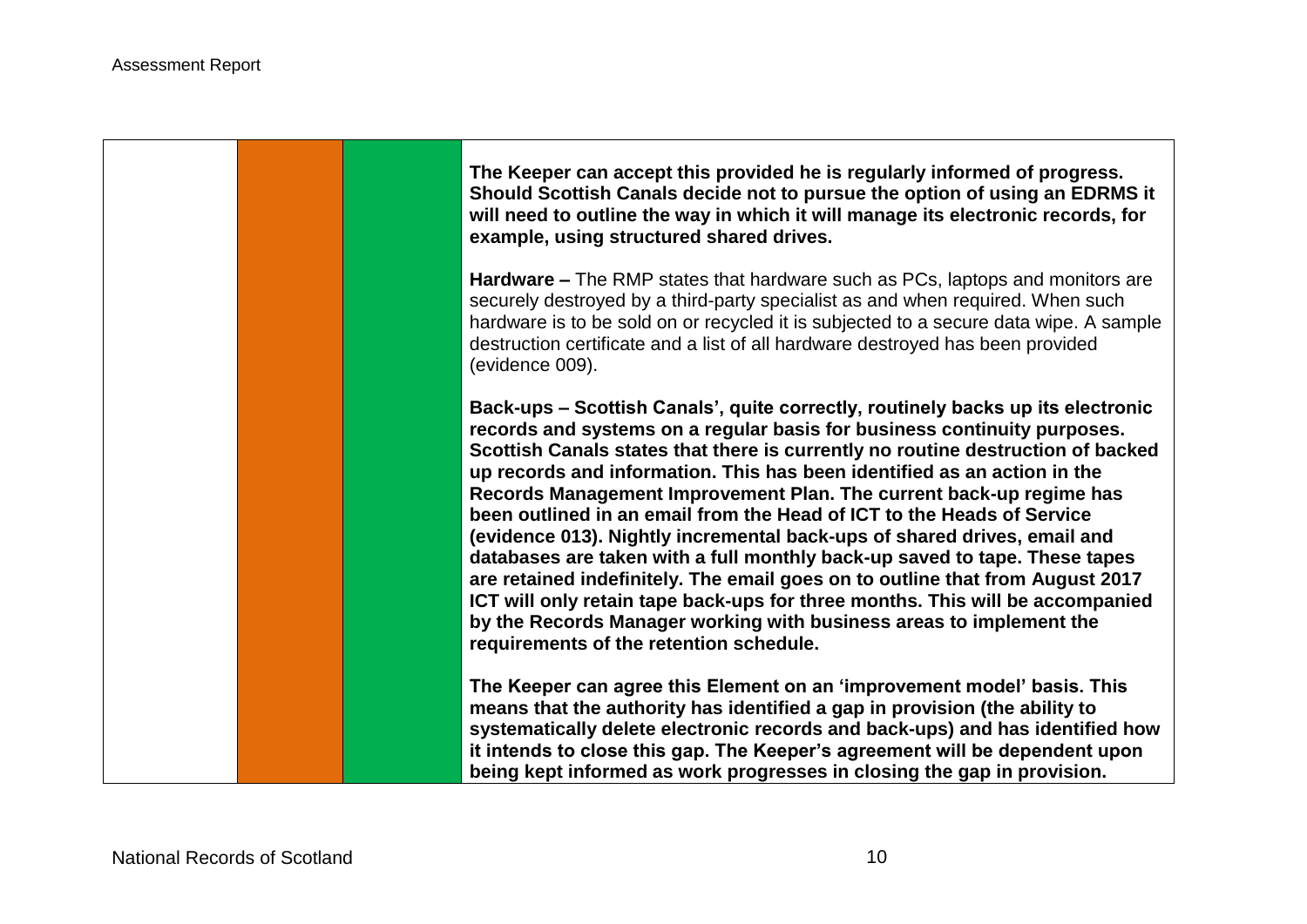| 7. Archiving<br>and Transfer<br>Compulsory | G | G | Scottish Canals defines its archival records as those dating prior to 1962 which saw<br>the establishment of the British Waterways Board.                                                                                                                                                                                                                                                                                                                                                                                                                                                                                              |
|--------------------------------------------|---|---|----------------------------------------------------------------------------------------------------------------------------------------------------------------------------------------------------------------------------------------------------------------------------------------------------------------------------------------------------------------------------------------------------------------------------------------------------------------------------------------------------------------------------------------------------------------------------------------------------------------------------------------|
| element                                    |   |   | To govern the longer term process of transferring records to NRS, Scottish Canals<br>has entered into a Memorandum of Understanding with NRS. This has been<br>submitted to the Keeper (evidence 014). The transfer of some archival material has<br>already taken place and a list of the items transferred has been supplied (evidence<br>$018$ ).                                                                                                                                                                                                                                                                                   |
|                                            |   |   | Also submitted is a catalogue of records relating to the Caledonian Canal (evidence<br>015) which had been deposited with Highland Council Archive.                                                                                                                                                                                                                                                                                                                                                                                                                                                                                    |
|                                            |   |   | The RMP states that Scottish Canals maintains its own semi-current storage facility<br>at West Mains, Grangemouth. In addition, some records are also held at Scottish<br>Canals Headquarters in Glasgow and at the Caledonian Canal Office in Inverness.<br>One of the actions included in the Records Management Improvement Plan is<br>to amalgamate these records and store them in a single purpose built storage<br>facility. The options appraisal for this project is listed as having an estimated<br>completion date of December 2019. The Keeper requests that he is kept<br>informed of the progress of work in this area. |
|                                            |   |   | Tied in to the project to identify options for a new storage building is the<br>recognition that the cataloguing of semi-current records has been<br>inconsistent and not done to relevant standards. This is confirmed by an<br>assessment that has been carried out into the current state of Scottish                                                                                                                                                                                                                                                                                                                               |
|                                            |   |   | Canals' catalogues (evidence 016). Built in to the Records Management<br>Improvement Plan is a commitment to investigate options to improve the<br>current level of provision, including the appointment of an archivist and<br>procurement of an Archival Management System. This work also has a<br>proposed completion date of December 2019. Again, the Keeper requests that                                                                                                                                                                                                                                                       |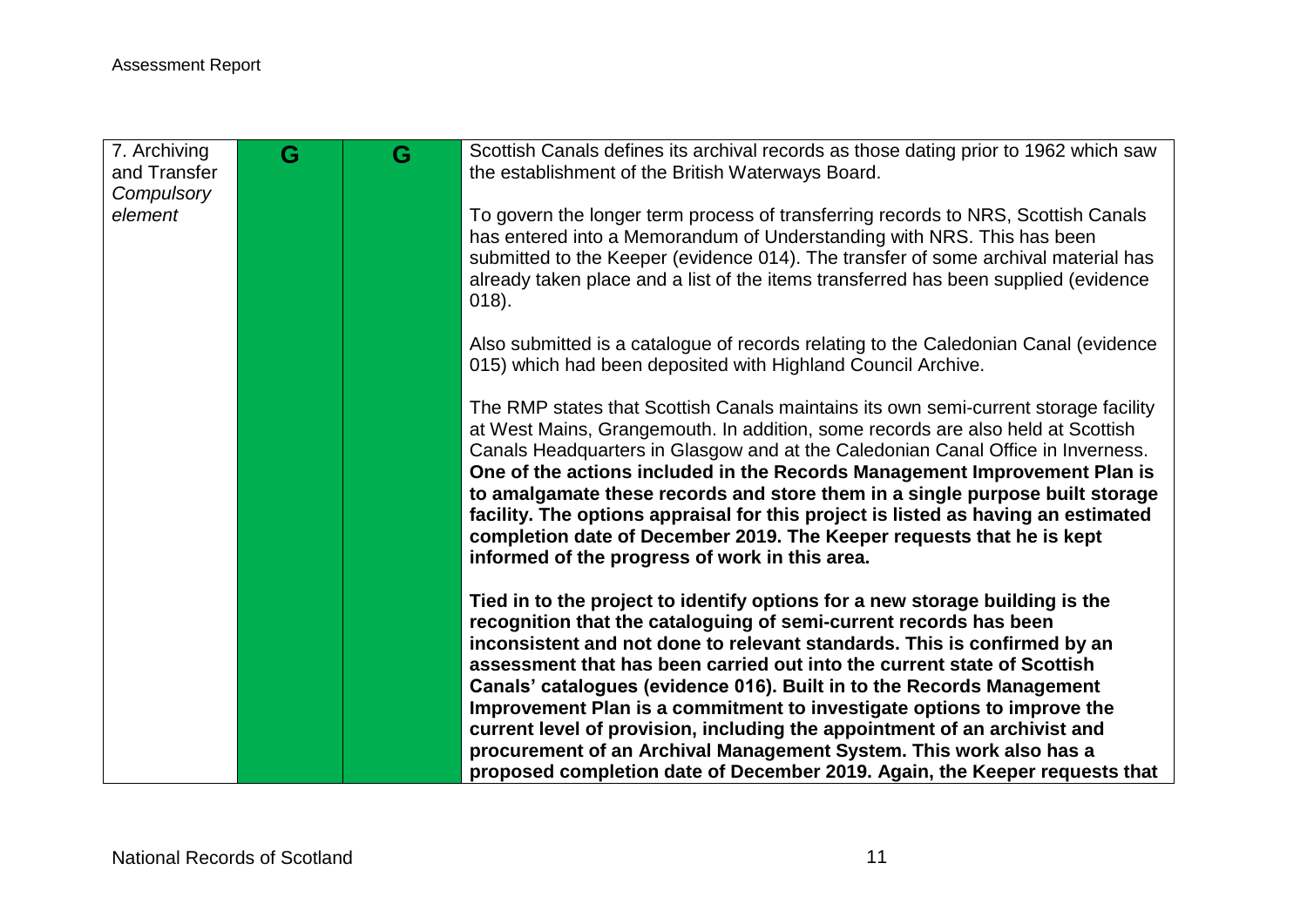|                                                     |   |   | he is updated as this work moves forward.                                                                                                                                                                                                                                                                                                                                  |
|-----------------------------------------------------|---|---|----------------------------------------------------------------------------------------------------------------------------------------------------------------------------------------------------------------------------------------------------------------------------------------------------------------------------------------------------------------------------|
|                                                     |   |   | The Keeper commends the consideration of the construction of a new<br>purpose built facility for the storage of its semi-current records and for the<br>recognition of the need to appropriately catalogue records stored there and<br>the actions identified to achieve this.                                                                                             |
|                                                     |   |   | Record disposal is currently carried out in line with the retention schedule (evidence<br>007). This is due to be updated and replaced by an overarching Records Retention<br>and Disposals Policy which will clearly describe the procedures for the disposal of<br>records. The Keeper looks forward to receiving a copy of the new Policy when it<br>becomes available. |
|                                                     |   |   | Record disposals will be accompanied by a Records Disposal Request Form<br>(evidence 012).                                                                                                                                                                                                                                                                                 |
|                                                     |   |   | The Keeper agrees that there are arrangements in place to allow Scottish Canals to<br>transfer records selected for permanent preservation to an appropriate archive.                                                                                                                                                                                                      |
| 8. Information<br>Security<br>Compulsory<br>element | G | G | Scottish Canals has submitted its ICT Information Security Policy, version 2.06<br>(evidence 023). This outlines the procedures in place for protecting information and<br>records in both electronic and paper format. The Policy also covers use of the<br>internet, email, mobile devices and using information outside the office environment.                         |
|                                                     |   |   | The Policy is supported by a suite of other policies:                                                                                                                                                                                                                                                                                                                      |
|                                                     |   |   | Data Encryption Policy (evidence 019) – provides staff with guidance on protecting<br>portable storage and mobile devices, laptops and desktop computers;                                                                                                                                                                                                                  |
|                                                     |   |   | Email Policy (evidence 020) – This Policy sets out the standards expected of staff<br>using email and instant messaging as means of communicating;                                                                                                                                                                                                                         |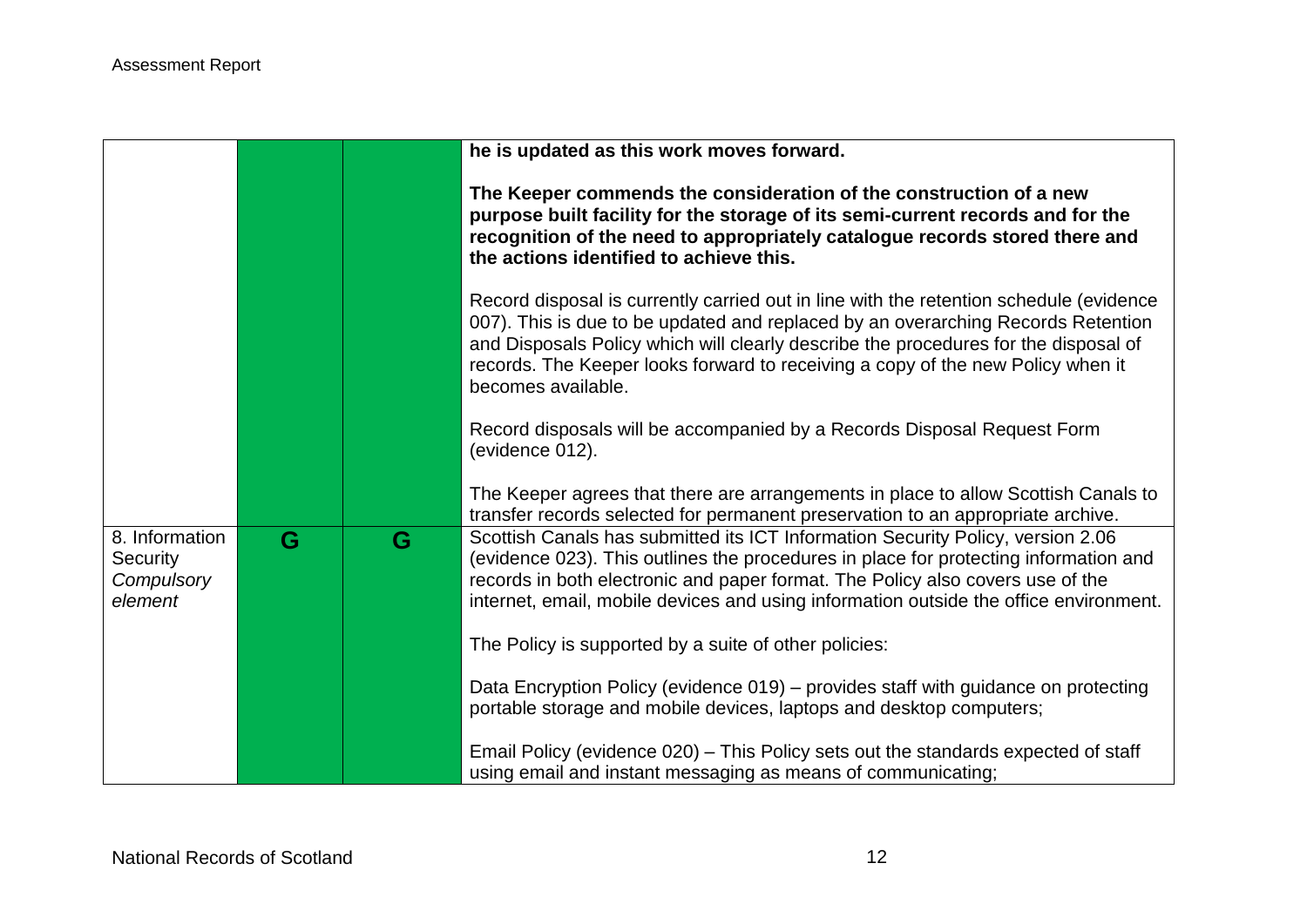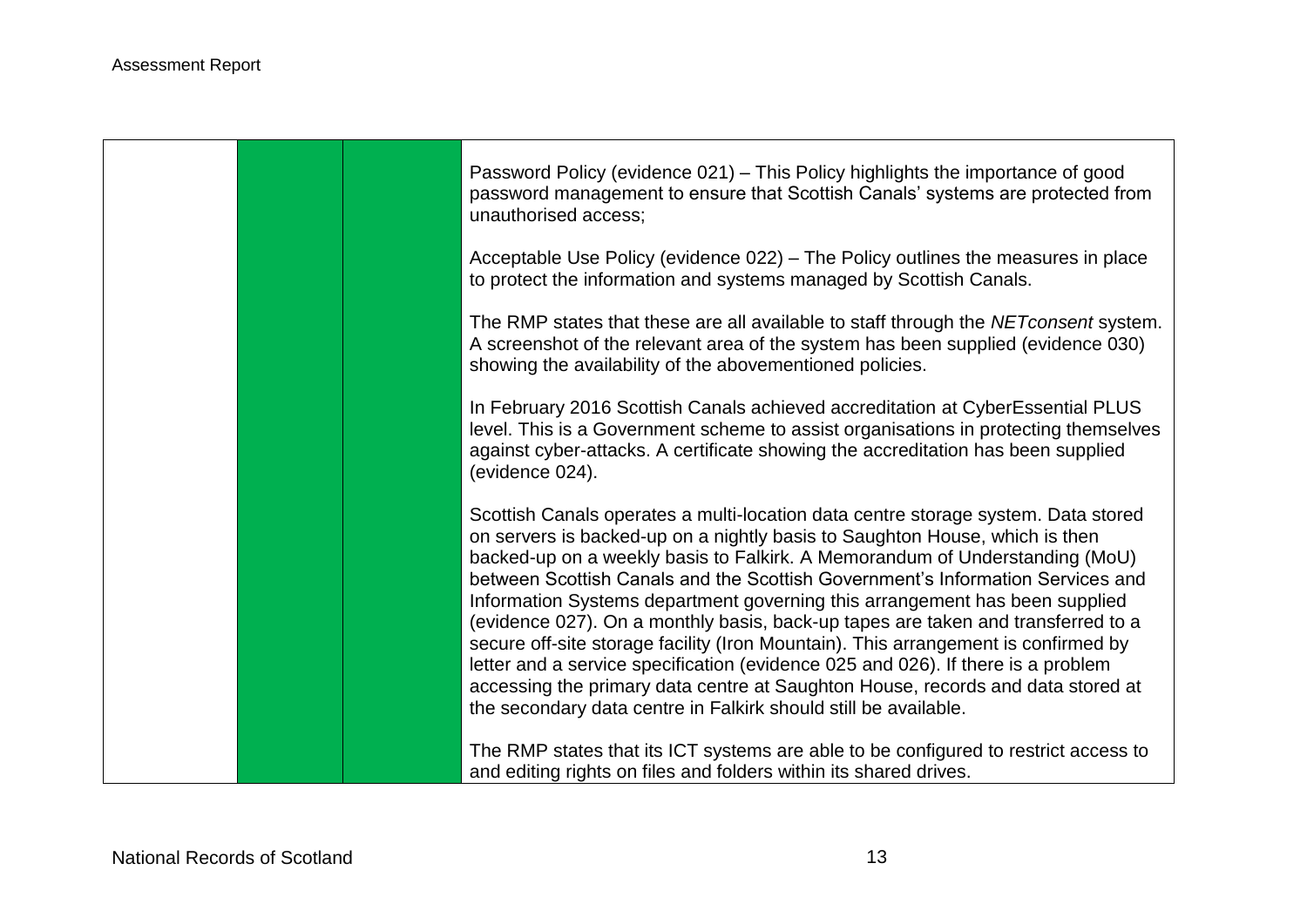and the control of the control of the control of the control of the control of the control of

**Contract Contract** 

 $\blacksquare$ 

|                       |   |   | Scottish Canals operates an in-house storage facility based at West Mains in<br>Grangemouth. This is a secure, purpose built temperature controlled facility.<br>Records are stored in archive quality boxes on custom built shelving. The<br>specification for the building has been submitted (evidence 028).                                                                                                                                                                                                                                                |
|-----------------------|---|---|----------------------------------------------------------------------------------------------------------------------------------------------------------------------------------------------------------------------------------------------------------------------------------------------------------------------------------------------------------------------------------------------------------------------------------------------------------------------------------------------------------------------------------------------------------------|
|                       |   |   | The RMP states that Scottish Canals' sites and offices are protected by keypad<br>entry and visitor sign-in procedures, and records are protected by being stored in<br>lockable cabinets. Premises are also protected by CCTV and patrols by security<br>staff. These arrangements have been supplied to the Keeper (evidence 031).                                                                                                                                                                                                                           |
|                       |   |   | The recommendations section of this Element sets out the intention of Scottish<br>Canals to investigate the possibility of implementing an Electronic Document and<br>Records Management System (EDRMS) and also re-locating its in-house archive.<br>The Keeper requests that he is kept informed of the progress of these initiatives as<br>they will impact on the provisions of the RMP.<br>The Keeper agrees that there are appropriate arrangements in place to allow                                                                                    |
|                       |   |   | Scottish Canals to protect the information it creates and manages.                                                                                                                                                                                                                                                                                                                                                                                                                                                                                             |
| 9. Data<br>Protection | G | G | Scottish Canals is registered as a Data Controller with the Information<br>Commissioner's Office (reference number Z7148998) (evidence 034). The Head of<br>Legal Services is responsible for ensuring that this registration is kept up-to-date.<br>They are also responsible for managing Freedom of Information requests,<br>Environmental Information Regulations Requests and Subject Access Requests,<br>although the RMP states that the Chief Executive (see Element 1) is ultimately<br>responsible for compliance with the Data Protection Act 1998. |
|                       |   |   | Scottish Canals has submitted its Data Protection Policy, version 1.2 approved in<br>October 2016 (evidence 033). The Policy describes the authority's approach to Data<br>Protection and outlines the responsibilities for complying with the Act. The Policy                                                                                                                                                                                                                                                                                                 |

┑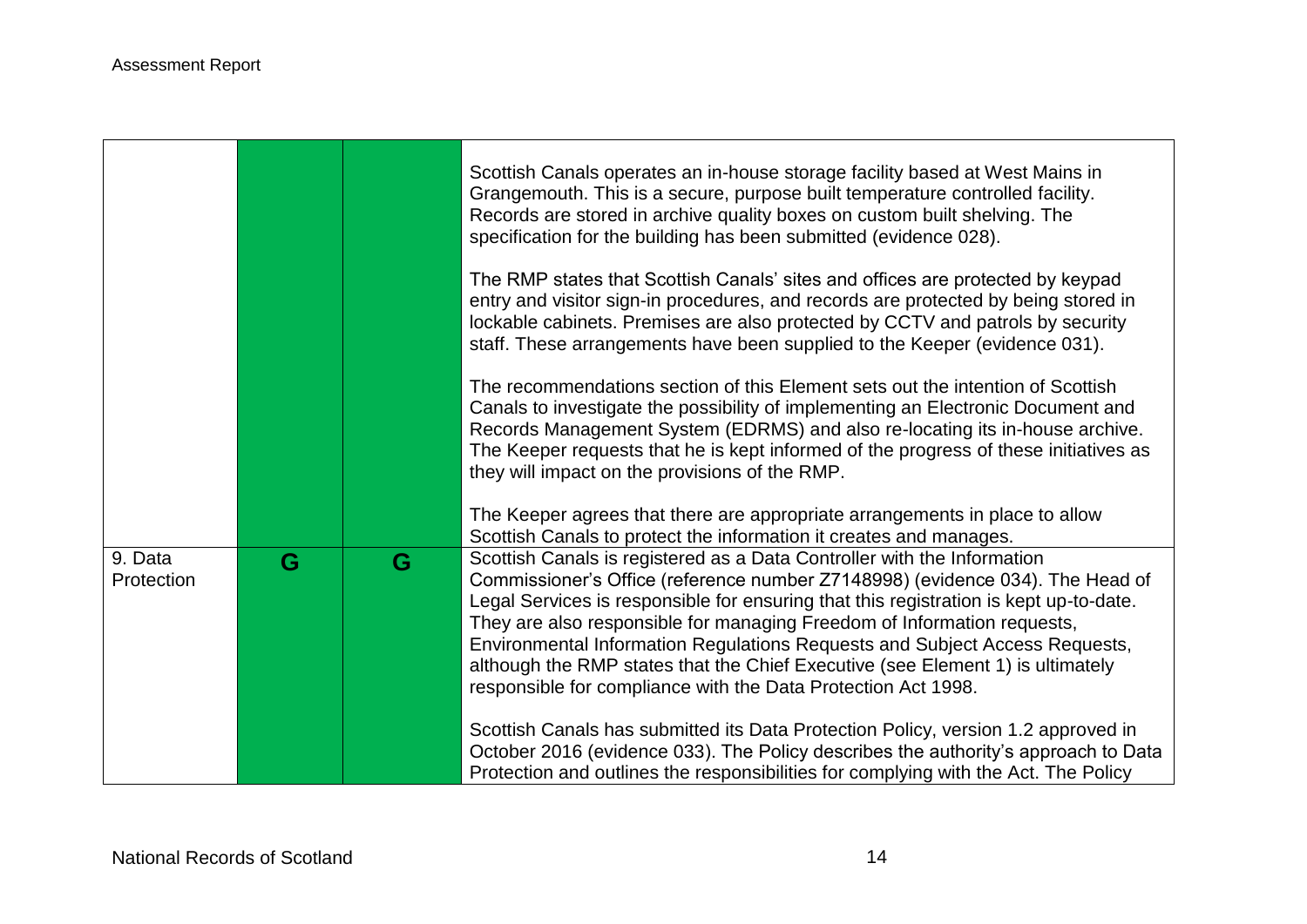|                                                           |                  |   | also describes the Data Protection Principles and how to identify and deal with a<br>Subject Access Request. The Data Protection Policy, along with other governance<br>documents, are available to staff on an area of the shared drives (evidence 005).<br>The Improvement Plan states the intention to ensure that corporate policies are<br>managed and distributed by the NET consent system by March 2018.                                           |
|-----------------------------------------------------------|------------------|---|------------------------------------------------------------------------------------------------------------------------------------------------------------------------------------------------------------------------------------------------------------------------------------------------------------------------------------------------------------------------------------------------------------------------------------------------------------|
|                                                           |                  |   | The Policy is published on Scottish Canals' website. The Keeper commends this<br>outward-facing approach in making key policy documents available to stakeholders.                                                                                                                                                                                                                                                                                         |
|                                                           |                  |   | Also submitted is the ICT Information Security Policy (evidence 023), which deals<br>with the protection of the information created and managed by Scottish Canals.                                                                                                                                                                                                                                                                                        |
|                                                           |                  |   | Scottish Canals also has an FOI and Environmental Information Requests Policy<br>(evidence 035) which provides staff with a useful guide for dealing with requests for<br>information.                                                                                                                                                                                                                                                                     |
|                                                           |                  |   | The Keeper agrees that Scottish Canals has procedures in place to protect the<br>personal information it processes.                                                                                                                                                                                                                                                                                                                                        |
| 10. Business<br>Continuity<br>and Vital<br><b>Records</b> | $\blacktriangle$ | G | The RMP states that a Business Impact Analysis was carried out in 2014 to identify<br>Scottish Canals' business critical services and the findings from this work were used<br>to inform the development of the Emergency Arrangements and Business Continuity<br>Management Plan (evidence 036). The Plan describes the procedures in place to<br>allow Scottish Canals to resume normal business operations in the event of an<br>emergency or disaster. |
|                                                           |                  |   | Also submitted is an extract from an audit report compiled by Scottish Canals'<br>Internal Auditors (evidence 037) who conducted an audit into the business continuity<br>and emergency planning arrangements. The report made several recommendations<br>to improve the documentation relating to business continuity. The work to identify<br>vital records will form part of the work to develop a BCS/retention schedules.                             |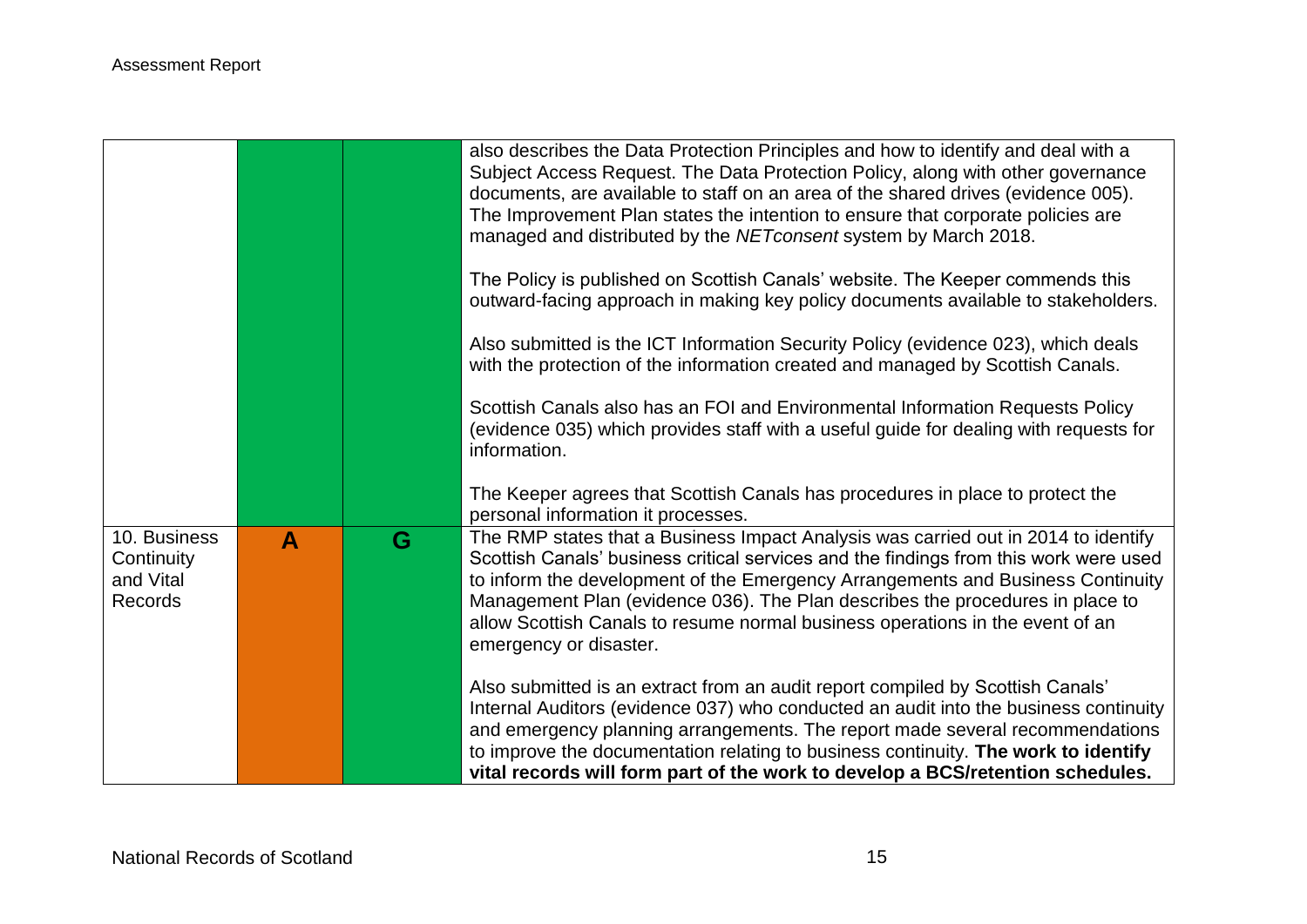|                 |   |   | The Records Manager will work with Heads of Service and record owners to<br>identify vital records and these will be included in the Emergency<br>Arrangements and Business Continuity Management Plan. This work is<br>included in the Records Management Improvement Plan and has an estimated<br>completion date of July 2018. The Keeper requests that he is kept informed as<br>this work progresses.<br>The Keeper can agree this Element on an 'Improvement Model' basis. This<br>means that the authority has identified a gap in provision (vital records have<br>not been identified) and has evidenced a commitment to closing this gap. As<br>part of this agreement the Keeper expects to be kept up-to-date with the<br>progress of work.                                                                                                                                                                                                                                                                                                                                                                                                                                                                                                                                 |
|-----------------|---|---|-----------------------------------------------------------------------------------------------------------------------------------------------------------------------------------------------------------------------------------------------------------------------------------------------------------------------------------------------------------------------------------------------------------------------------------------------------------------------------------------------------------------------------------------------------------------------------------------------------------------------------------------------------------------------------------------------------------------------------------------------------------------------------------------------------------------------------------------------------------------------------------------------------------------------------------------------------------------------------------------------------------------------------------------------------------------------------------------------------------------------------------------------------------------------------------------------------------------------------------------------------------------------------------------|
| 11. Audit trail | A | G | The RMP states that Scottish Canals uses a system called ADAudit to track<br>changes made in the shared drives. The system is able to identify and log every file<br>or folder that has been created, edited, moved or deleted and keeps this information<br>for six months. The system can also locate and restore files and folders if<br>necessary. A screenshot from the system has been submitted (evidence 029).<br>Scottish Canals also utilises a number of systems to manage data, for example in<br>asset management, accounting, HR and payroll. The RMP states that all of these<br>systems have varying levels of audit trail functionality to identify changes to records<br>such as creation, editing and deletion, and also who was responsible for the<br>changes. Examples of the audit trail provisions for these systems have been<br>submitted as screenshots (evidence 039, 040, 042 and 043). Scottish Canals is also<br>considering purchasing software which would increase the level of provision in its<br>accounting system. A description of this tool has also been provided (evidence 041).<br>Governance documents such as policies, strategies and standards are all<br>subject to version control, but this doesn't extend further into other records |
|                 |   |   | created by Scottish Canals. A sample of the version control employed in these<br>documents has been provided (evidence 038). It is anticipated that the                                                                                                                                                                                                                                                                                                                                                                                                                                                                                                                                                                                                                                                                                                                                                                                                                                                                                                                                                                                                                                                                                                                                 |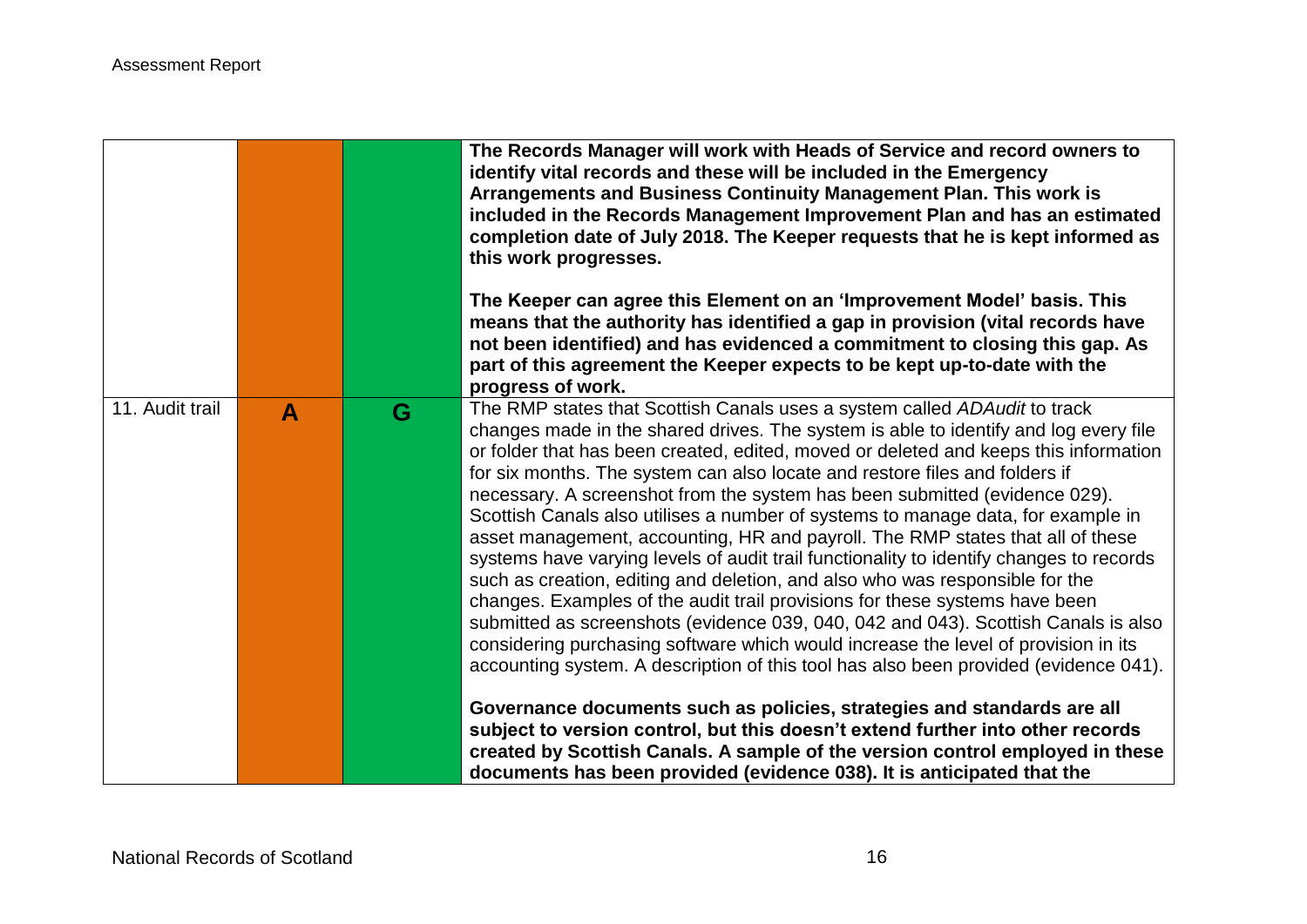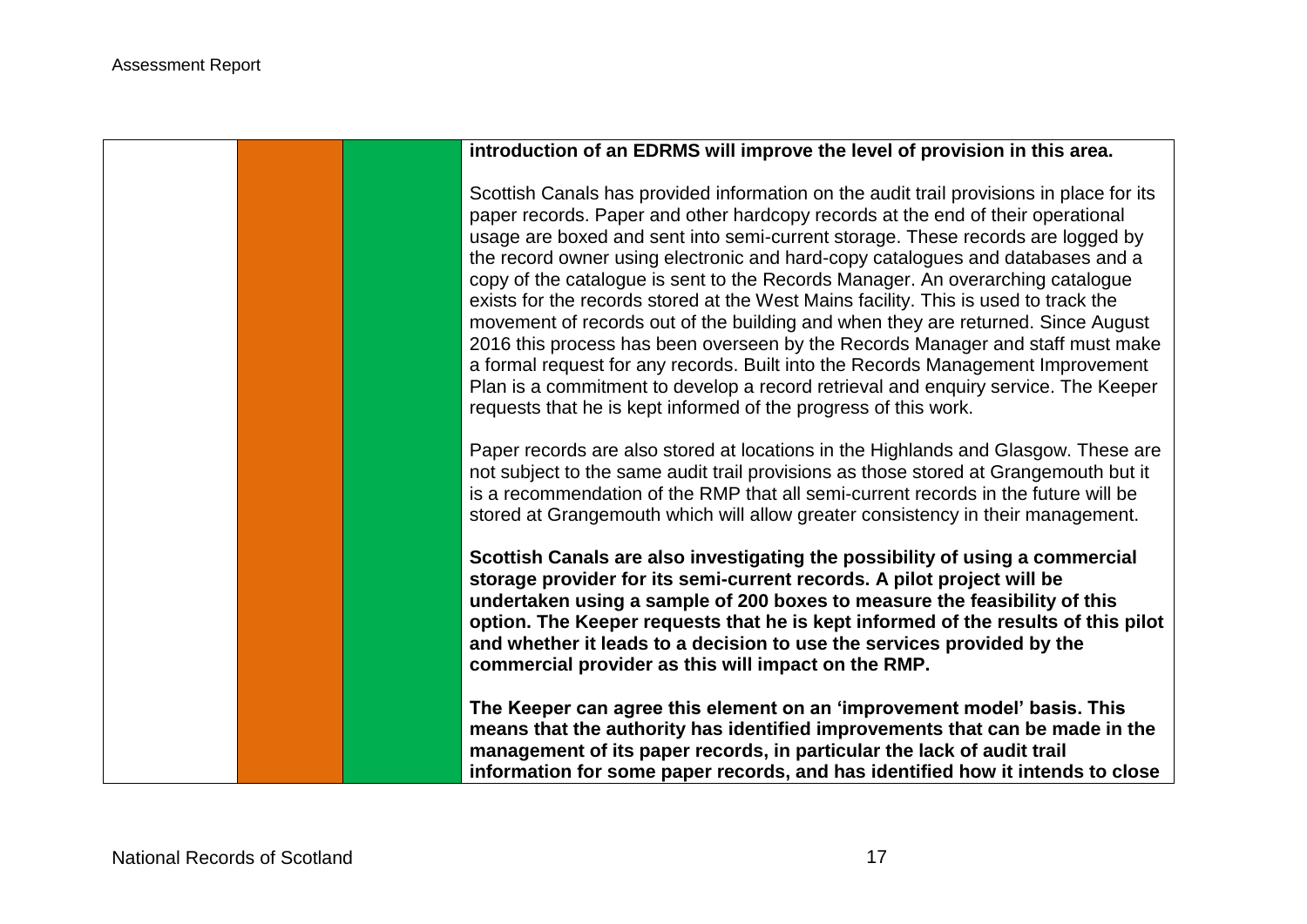|                                               |              |   | this gap. The Keeper's agreement is dependent upon being kept informed of<br>progress.                                                                                                                                                                                                                                                                                                                                                                                                                                                                                                                                                                                                                                                                                                                          |
|-----------------------------------------------|--------------|---|-----------------------------------------------------------------------------------------------------------------------------------------------------------------------------------------------------------------------------------------------------------------------------------------------------------------------------------------------------------------------------------------------------------------------------------------------------------------------------------------------------------------------------------------------------------------------------------------------------------------------------------------------------------------------------------------------------------------------------------------------------------------------------------------------------------------|
| 12.<br>Competency<br>Framework<br>for records | $\mathbf{A}$ | G | The Records Manager (see Element 2) is responsible for the creation and<br>implementation of the RMP. This is confirmed in the Records Management Policy<br>(evidence 002).                                                                                                                                                                                                                                                                                                                                                                                                                                                                                                                                                                                                                                     |
| management<br>staff                           |              |   | The Records Manager's Job Summary (evidence 003) and Competency Framework<br>(evidence 046) have also been supplied showing a responsibility for records<br>management. In addition, the Records Manager's Professional Profile (evidence<br>047) outlines the key qualifications, skills and training undertaken by the Records<br>Manager. Scottish Canals are committed to the Continuing Professional<br>Development of its staff and a sample of the One-to-One form used to appraise staff<br>performance and identify development need has been supplied (evidence 048).                                                                                                                                                                                                                                 |
|                                               |              |   | The RMP states that a training programme in records management will be<br>developed in partnership with the HR department to promote good records<br>management practice across the organisation. The use of Scottish Canals'<br>current online training system O-LAS to deliver online records management<br>training will be investigated and a screenshot from the system has been<br>provided (evidence 049). A suite of guidance documentation and materials will<br>also be produced. Training will be available to new starts on induction and<br>refresher sessions delivered on an on-going basis. The Records Management<br>Improvement Plan gives an estimated completion date of June 2018. The<br>Keeper requests that he is kept informed of the progress of the development<br>of this training. |
|                                               |              |   | The RMP also states that all policies and guidance will be made available to staff<br>using the NETconsent system.                                                                                                                                                                                                                                                                                                                                                                                                                                                                                                                                                                                                                                                                                              |
|                                               |              |   | The Keeper can agree this Element on an 'improvement model' basis. This                                                                                                                                                                                                                                                                                                                                                                                                                                                                                                                                                                                                                                                                                                                                         |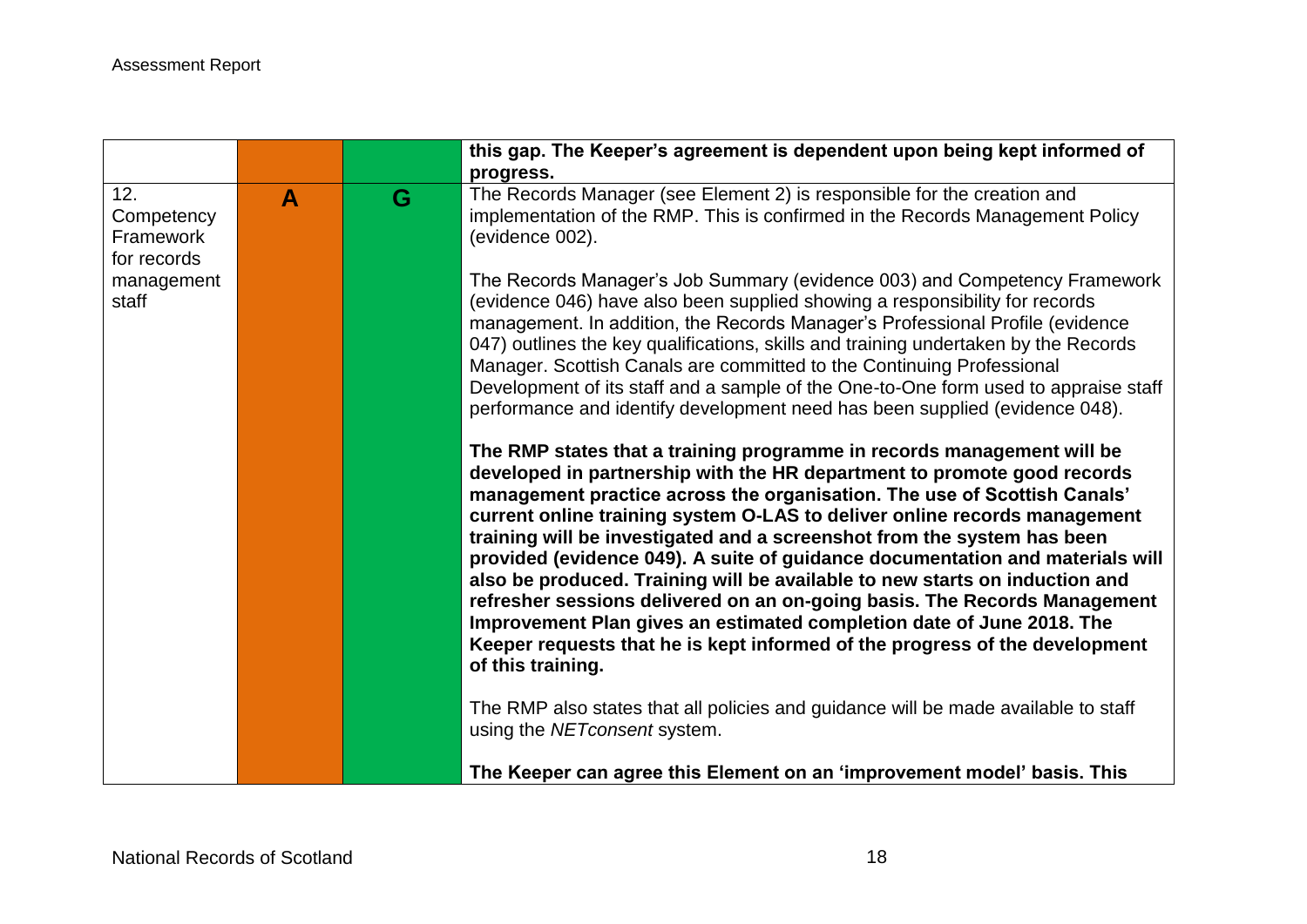|                                 |   |   | means that the authority has identified a gap in provision (the lack of records<br>management training for staff) and has identified a commitment to closing this<br>gap. As part of his agreement, the Keeper request that he is kept informed of<br>the progress of work in closing this gap.                                                                                                                                                                                                                                                                                                                                                                                                                                                                  |
|---------------------------------|---|---|------------------------------------------------------------------------------------------------------------------------------------------------------------------------------------------------------------------------------------------------------------------------------------------------------------------------------------------------------------------------------------------------------------------------------------------------------------------------------------------------------------------------------------------------------------------------------------------------------------------------------------------------------------------------------------------------------------------------------------------------------------------|
| 13.<br>Assessment<br>and Review | G | G | The RMP states that the RMP has been developed in collaboration with colleagues<br>across the organisation and that the policies and procedures supporting the RMP<br>are subject to regular review.                                                                                                                                                                                                                                                                                                                                                                                                                                                                                                                                                             |
|                                 |   |   | The RMP states that after the RMP has been agreed by the Keeper, Scottish<br>Canals' internal auditors will conduct an audit into the levels of compliance achieved<br>by the RMP. A register of actions will be compiled with responsible individuals<br>identified to take these forward. The overall register will be monitored by the<br>Records Manager. Scottish Canals has submitted their Internal Auditors Audit Plan<br>for 2017-18 (evidence 051). Information management forms part of the Audit Plan<br>and an audit of provision will take place in the third quarter of the 2017-18 financial<br>year. The Keeper commends the use of internal auditors in reporting levels of<br>compliance with the RMP and supporting policies and procedures. |
|                                 |   |   | The Records Manager will conduct an annual review of the RMP. A review can also<br>be triggered in the event of any major organisation or legislation change which has<br>an impact on the records management arrangements of Scottish Canals. Changes<br>in legislation and regulations is actively monitored (evidence 052 and 053). Scottish<br>Canals has provided details of its reporting and governance structures in place with<br>regards to records management. This is set out on page 3 of the Records<br>Management Policy (evidence 002).                                                                                                                                                                                                          |
|                                 |   |   | An agenda for a meeting of the Records Management Group has been submitted<br>(evidence 054). The membership and purpose of the Group is described in the<br>Records Management Policy (evidence 002).                                                                                                                                                                                                                                                                                                                                                                                                                                                                                                                                                           |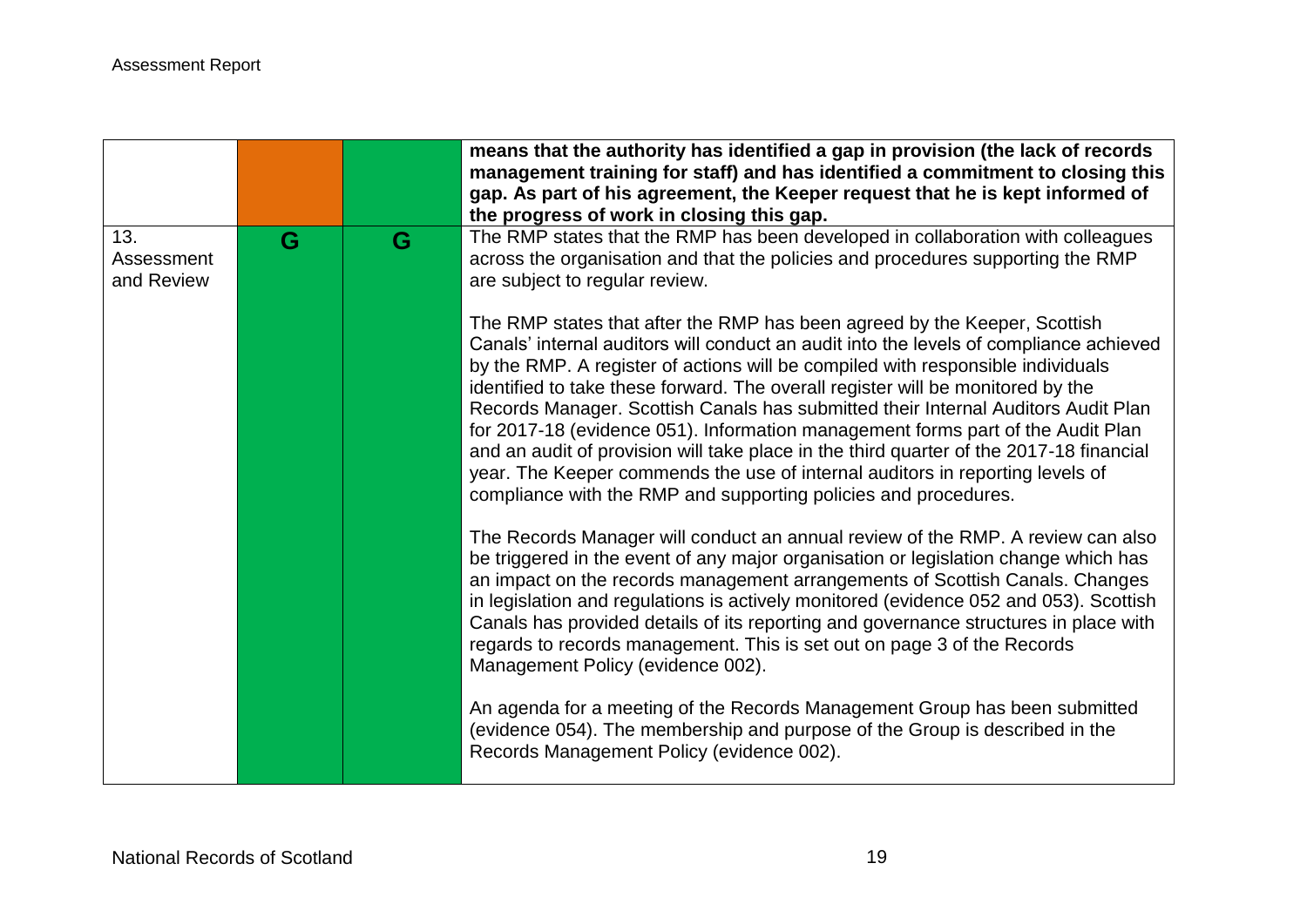|                           |  | The Keeper agrees that there are processes in place to ensure that the RMP and<br>supporting policies and procedures are regularly assessed and reviewed.                                                                                                                                                                                                                                                                                   |
|---------------------------|--|---------------------------------------------------------------------------------------------------------------------------------------------------------------------------------------------------------------------------------------------------------------------------------------------------------------------------------------------------------------------------------------------------------------------------------------------|
| 14. Shared<br>Information |  | Scottish Canals has confirmed that it does not routinely share information with third<br>parties. It has also indicated that if this situation were to change then it comply with<br>the provisions set out in this Element which would ensure that information is shared<br>appropriately both within the organisation and with external partners. The Keeper<br>can accept this and requests that he is updated if the situation changes. |

## **6. Keeper's Summary**

Elements 1-14 that the Keeper considers should be in a public authority records management plan have been properly considered by Scottish Canals. Policies and governance structures are in place to implement the actions required by the plan.

## **7. Keeper's Determination**

Based on the assessment process detailed above, the Keeper agrees the RMP of Scottish Canals.

The Keeper recommends that Scottish Canals should publish its agreed RMP as an example of good practice within the authority and the sector.